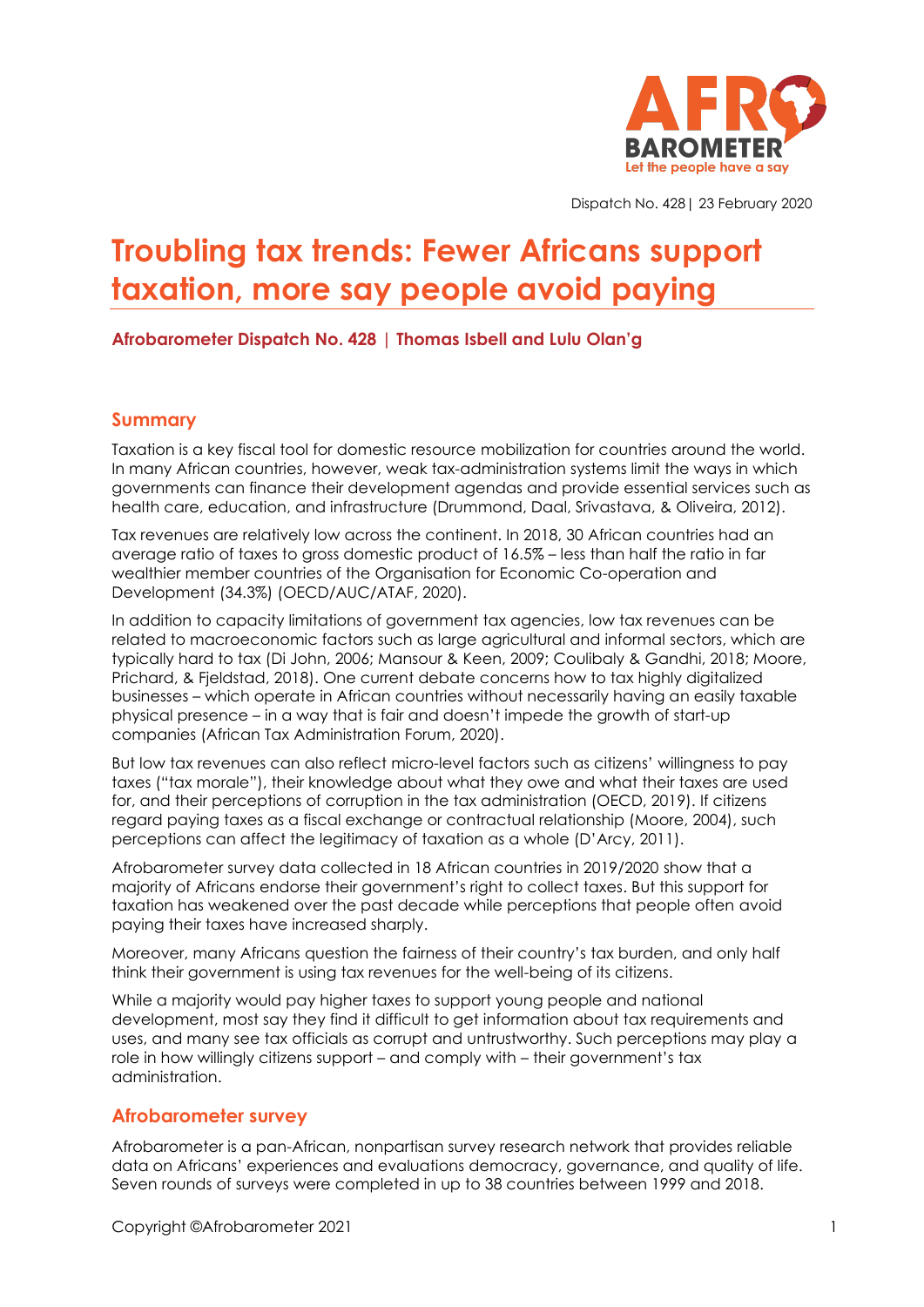

Round 8 surveys were completed in 18 countries between August 2019 and March 2020 before fieldwork was suspended because of the COVID-19 pandemic. Round 8 surveys started up again in October 2020 and are expected to cover a total of at least 35 countries.

Afrobarometer conducts face-to-face interviews in the language of the respondent's choice with nationally representative samples that yield country-level results with margins of error of +/-2 to +/-3 percentage points at a 95% confidence level.

This 18-country analysis is based on 26,777 interviews (see Appendix Table A.1 for a list of countries and fieldwork dates). The data are weighted to ensure nationally representative samples. When reporting multi-country averages, all countries are weighted equally (rather than in proportion to population size).

## **Key findings**

- By a 2-to-1 margin (61% vs. 32%), Africans say their governments have the right to make people pay taxes. But perceptions of taxation as legitimate are relatively low in Angola (36%), Malawi (37%), and Lesotho (40%), and are also lower among poorer, less educated, and unemployed citizens.
	- o On average across 15 countries surveyed regularly since 2011/2013, support for the government's right to collect taxes has declined by 9 percentage points, led by a 31-point drop in Malawi. Sierra Leone is the only country where the perceived legitimacy of taxation increased (by 7 points) over the past decade.
- Africans tend to think that ordinary people pay too much in taxes and rich people pay too little. Most Africans (70%) endorse the principle of taxing the rich at higher rates to support programs that help the poor. Views are divided on whether the government should make sure that small traders and others in the informal sector pay taxes.
- Only half (49%) of Africans believe that their governments use tax revenues for the well-being of their citizens. Two-thirds (67%) want Parliament to monitor how tax revenues are spent.
- In most countries, citizens are sharply divided on whether they would be willing to pay higher taxes in exchange for better government services.
	- o But on average, majorities would endorse higher taxes to support programs to help young people (57%) and to finance their country's development without relying on loans from foreign sources (64%).
- Fully half (51%) of Africans say that people in their country "often" or "always" avoid paying taxes they owe. Large majorities say tax avoidance is common in Côte d'Ivoire (74%), Tunisia (74%), Ghana (72%), Gabon (65%), and Sierra Leone (65%).
	- o Perceived tax avoidance has skyrocketed over the past decade. Across 15 countries surveyed regularly since 2011/2013, the proportion of respondents who say that people often/always avoid paying taxes has risen by 20 percentage points, including a 42-point surge in Ghana and double-digit increases in all surveyed countries except Cabo Verde (+ 6 points).
- More than six in 10 respondents (62%) say it is difficult to find out what taxes or fees they are supposed to pay, and even more (77%) find it difficult to discover how their government uses tax revenues.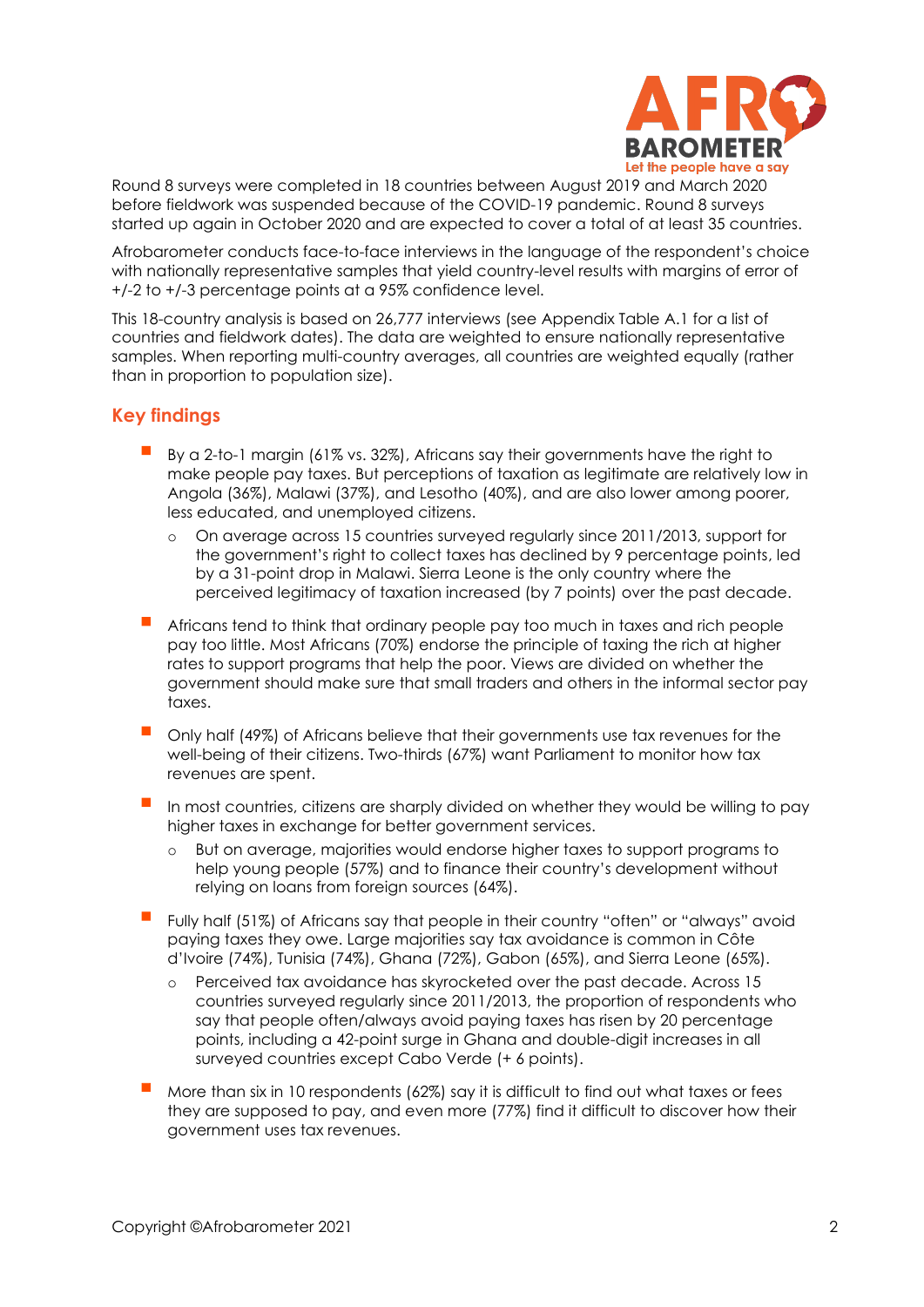

- More than one-third (35%) of Africans say that "most" or "all" tax officials are corrupt, and a further 43% see "some" as engaged in graft. Only four in 10 Africans (39%) say they trust the tax or revenue office "somewhat" or "a lot."
- Perceptions of taxation as legitimate are stronger among citizens who trust the tax office and ruling party, and who think the government is using tax revenues to serve the public's needs.

## **Legitimacy and fairness of taxation**

#### *Government's right to collect taxes*

By a 2-to-1 margin (61% vs. 32%), Africans say their governments have the right to make people pay taxes. More than three-fourths of citizens endorse this right in Sierra Leone (89%) and Ethiopia (81%). But in five of 18 surveyed countries, fewer than half agree: Angola (36%), Malawi (37%), Lesotho (40%), Guinea (45%), and Nigeria (49%) (Figure 1).

#### **Figure 1: Does government have the right to make people pay taxes?** | 18 countries | 2019/2020



*Respondents were asked: Please tell me whether you disagree or agree: The tax authorities always have the right to make people pay taxes?*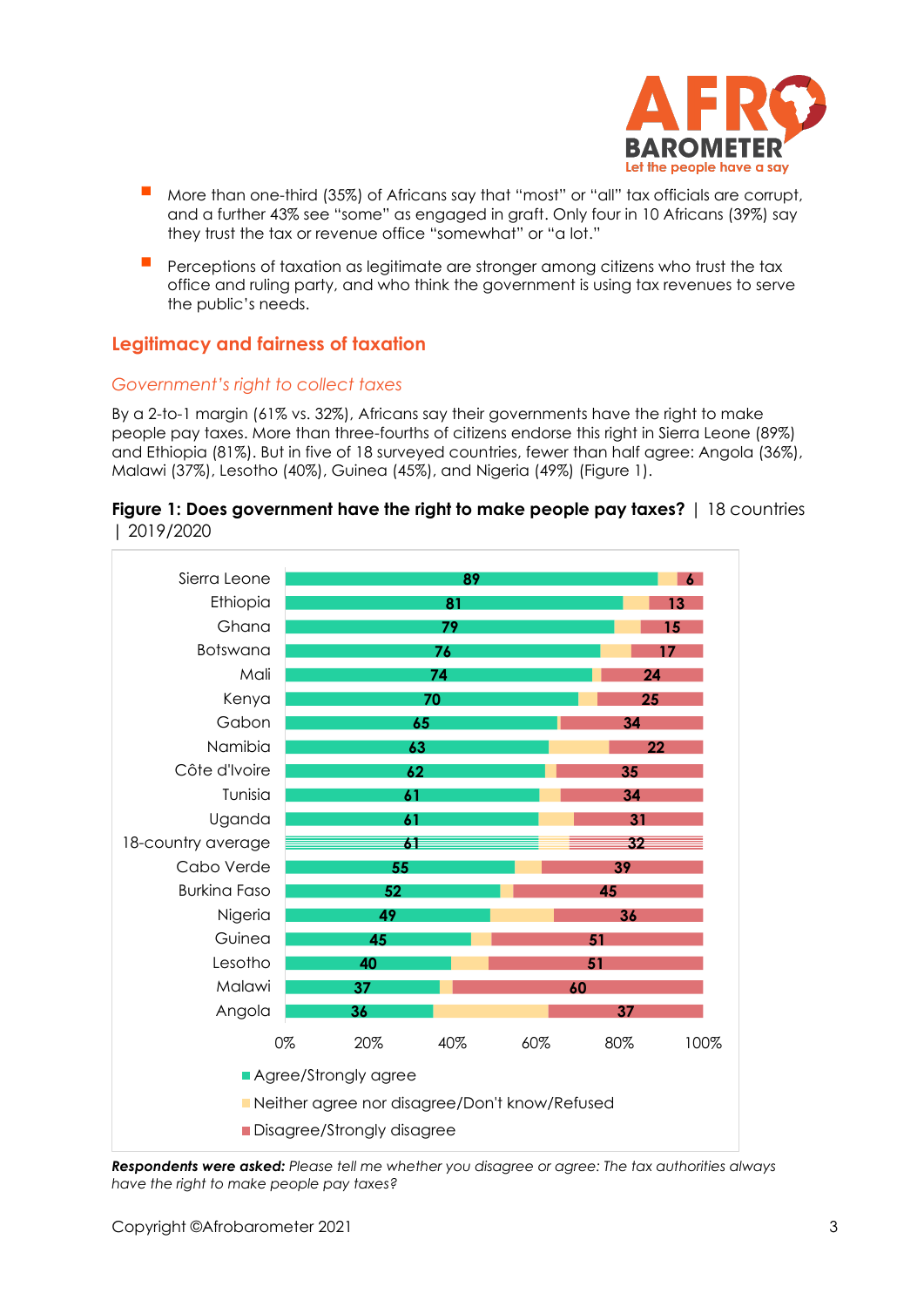

On average across 15 countries surveyed regularly since 2011/2013, support for the government's right to collect taxes has declined by 9 percentage points. Support decreased in 13 of the 15 countries, including a remarkable 31-point drop in Malawi (Figure 2). Sierra Leone is the only country where perceived legitimacy of taxation increased over the period (by 7 points).



| <b>Figure 2: Changes in support for government right to collect taxes</b>   15 countries |  |
|------------------------------------------------------------------------------------------|--|
| 2011-2020                                                                                |  |

*Figure shows the change, in percentage points, between survey rounds in 2011/2013 and 2019/2020 in the proportions of respondents who "agree" or "strongly agree" that tax authorities always have the right to make people pay taxes.*

Perceptions of the government's taxation powers as legitimate increase significantly with respondents' level of education (reaching 74% among those with post-secondary qualifications) and socio-economic status<sup>1</sup> (reaching 69% among those with no lived poverty) (Figure 3). Citizens with full-time employment are more likely to agree (69%) than those who are not employed (57%-59%), as are men (64%) compared to women (58%).

**<sup>1</sup>** Afrobarometer's Lived Poverty Index (LPI) measures respondents' levels of material deprivation by asking how often they or their families went without basic necessities (enough food, enough water, medical care, enough cooking fuel, and a cash income) during the preceding year. For more on lived poverty, see Mattes (2020).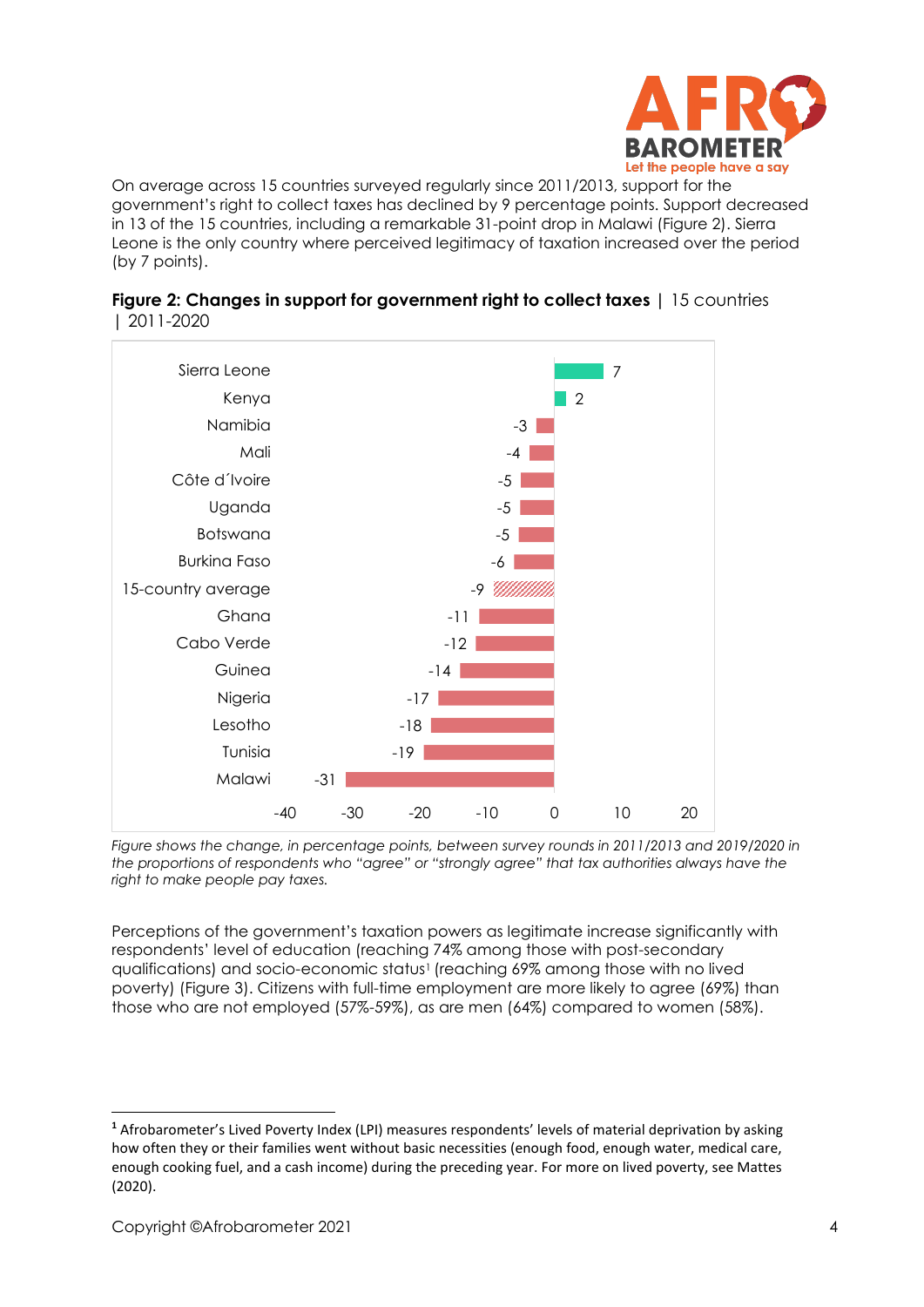

# **Figure 3: Government has the right to make people pay taxes** | by socio-



demographic group | 18 countries | 2019/2020

*Respondents were asked: Please tell me whether you disagree or agree: The tax authorities always have the right to make people pay taxes. (% who "agree" or "strongly agree")*

#### *Fairness of the tax system*

In addition to enjoying basic legitimacy, a country's tax administration should be seen as fair if it wants to encourage popular support and compliance (D'Arcy, 2011). Survey findings suggest concerns about how fairly the tax burden is distributed.

Seven in 10 Africans (70%) consider it fair to tax the rich at higher rates than ordinary people in order to fund government programs to help the poor. Opponents of this approach make

Do your own analysis of Afrobarometer data – on any question, for any country and survey round. It's easy and free at www.afrobarometer.org/online-data-analysis.

up fewer than one-third of citizens in every surveyed country (Figure 4).

But views are more divided on whether the government should make sure that small traders and others in the informal sector pay taxes: On average, a slim majority (53%) of respondents "agree" or "strongly agree," while 42% disagree.

More than seven in 10 citizens support enforcing taxation of the informal sector in Ethiopia (76%) and Ghana (73%). But fewer than one-third of respondents agree in Lesotho (25%), Malawi (29%), Botswana (31%), and Namibia (31%) (Figure 5).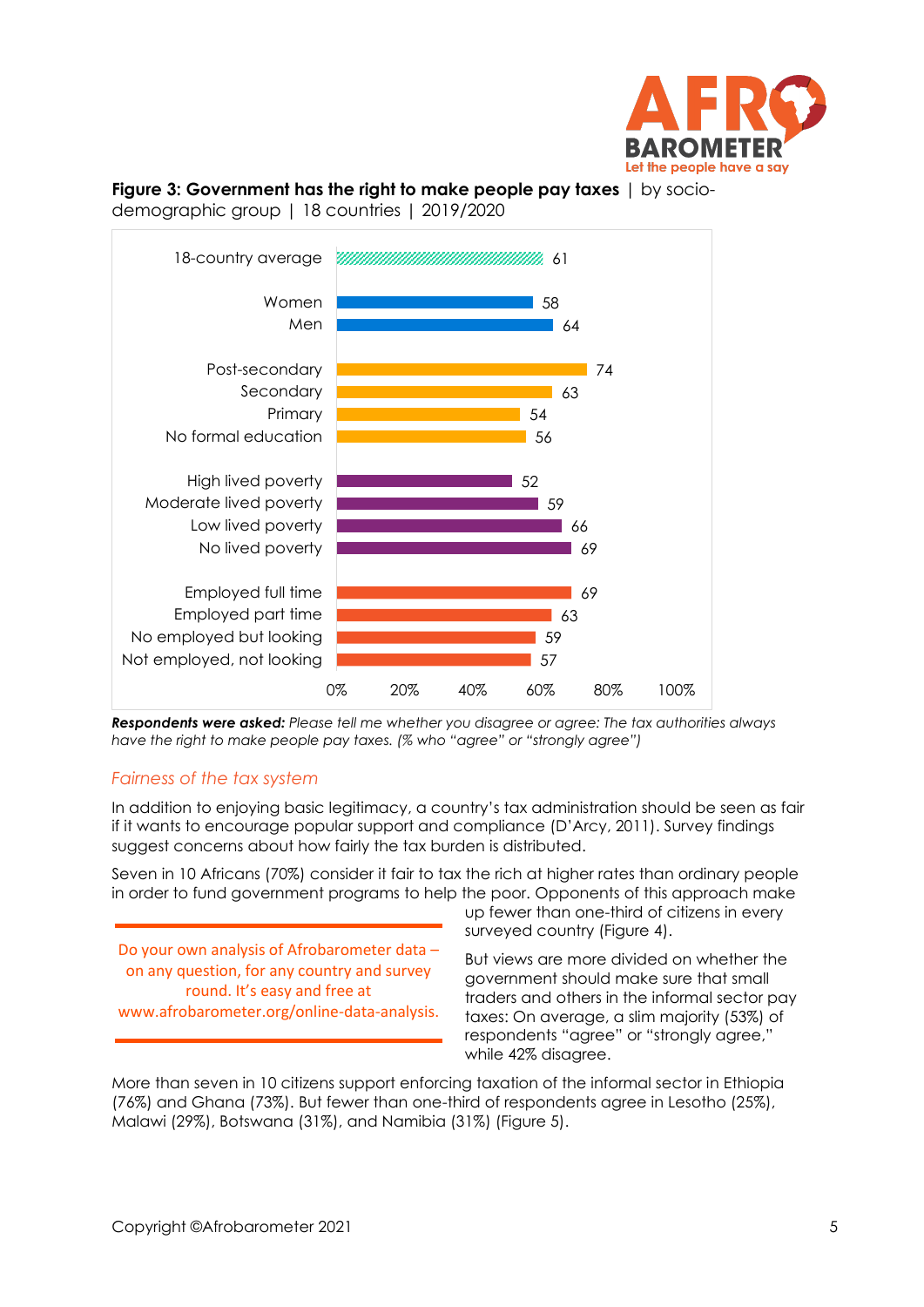





*Respondents were asked: Do you agree or disagree with the following statement: It is fair to tax rich people at a higher rate than ordinary people in order to help pay for government programs to benefit the poor?*





*make sure small traders and other people working in the informal sector pay taxes on their businesses?*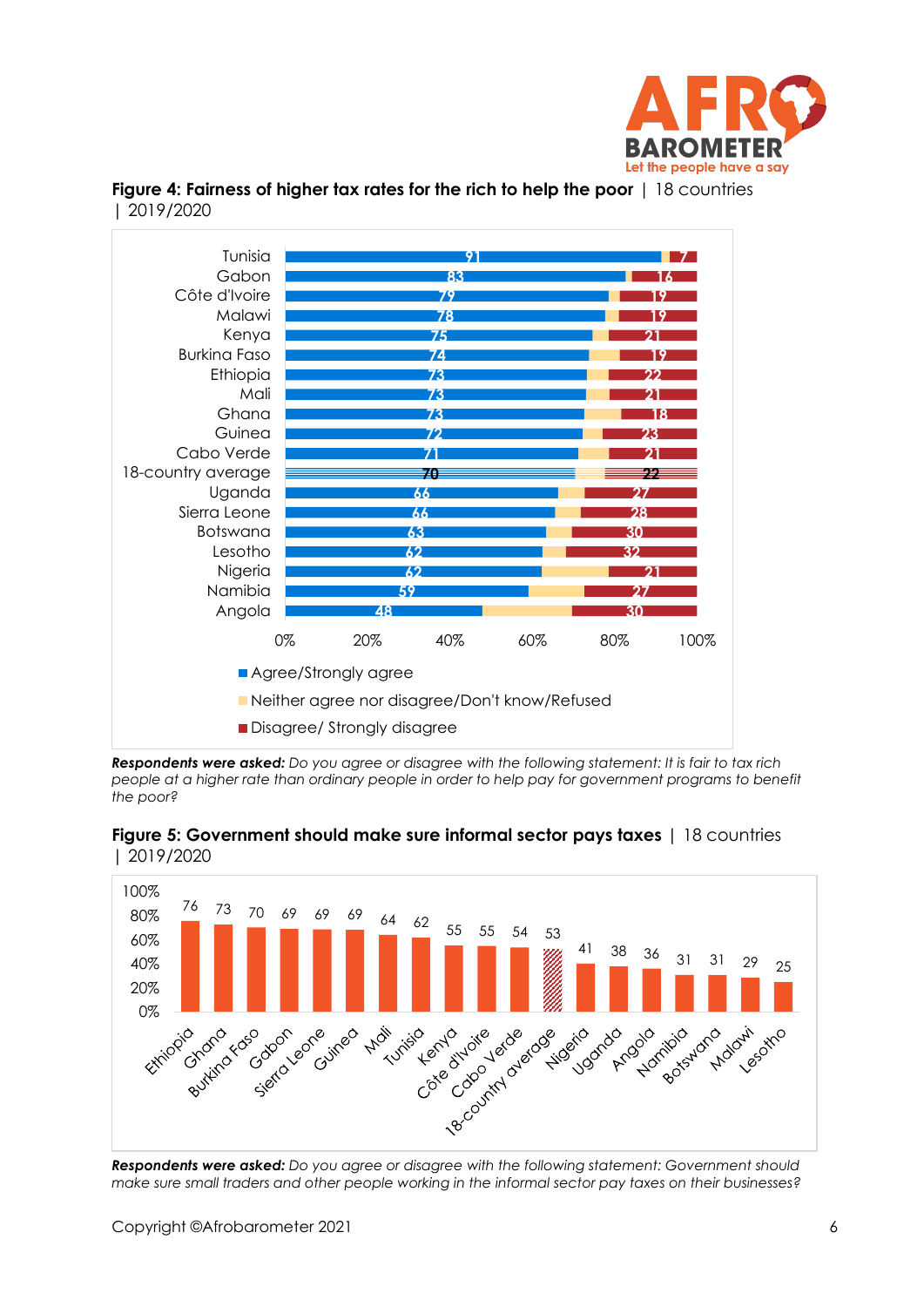

When it comes to the amount of taxes that ordinary people are required to pay, respondents are four times more likely to say they pay too much rather than too little (48% vs. 12%), while 30% see the amount as just about right (Figure 6).

The view that ordinary people are over-taxed is most widespread in Kenya (67%), Uganda (63%), and Gabon (60%). But in eight countries, citizens who think tax rates for ordinary people are right or too low outnumber those who consider them too high: Namibia, Nigeria, Sierra Leone, Mali, Ghana, Botswana, Burkina Faso, and Guinea.

The wealthy, on the other hand, are more widely seen as under- than over-taxed. While 36% of respondents say the rich pay too little in taxes, only 19% believe they pay too much, and 29% think they pay about the right amount (Figure 7). Malawi, Ethiopia, and Uganda are the only countries where "too much" responses outnumber "too little." At the other extreme, more than six in 10 Gabonese (63%) and Tunisians (61%) say wealthy citizens pay too little in taxes.



#### **Figure 6: Are ordinary people taxed too much?** | 18 countries | 2019/2020

*Respondents were asked: Do you think that the amount of taxes that ordinary people in [this country] are required to pay to the government is too little, too much, or about the right amount?*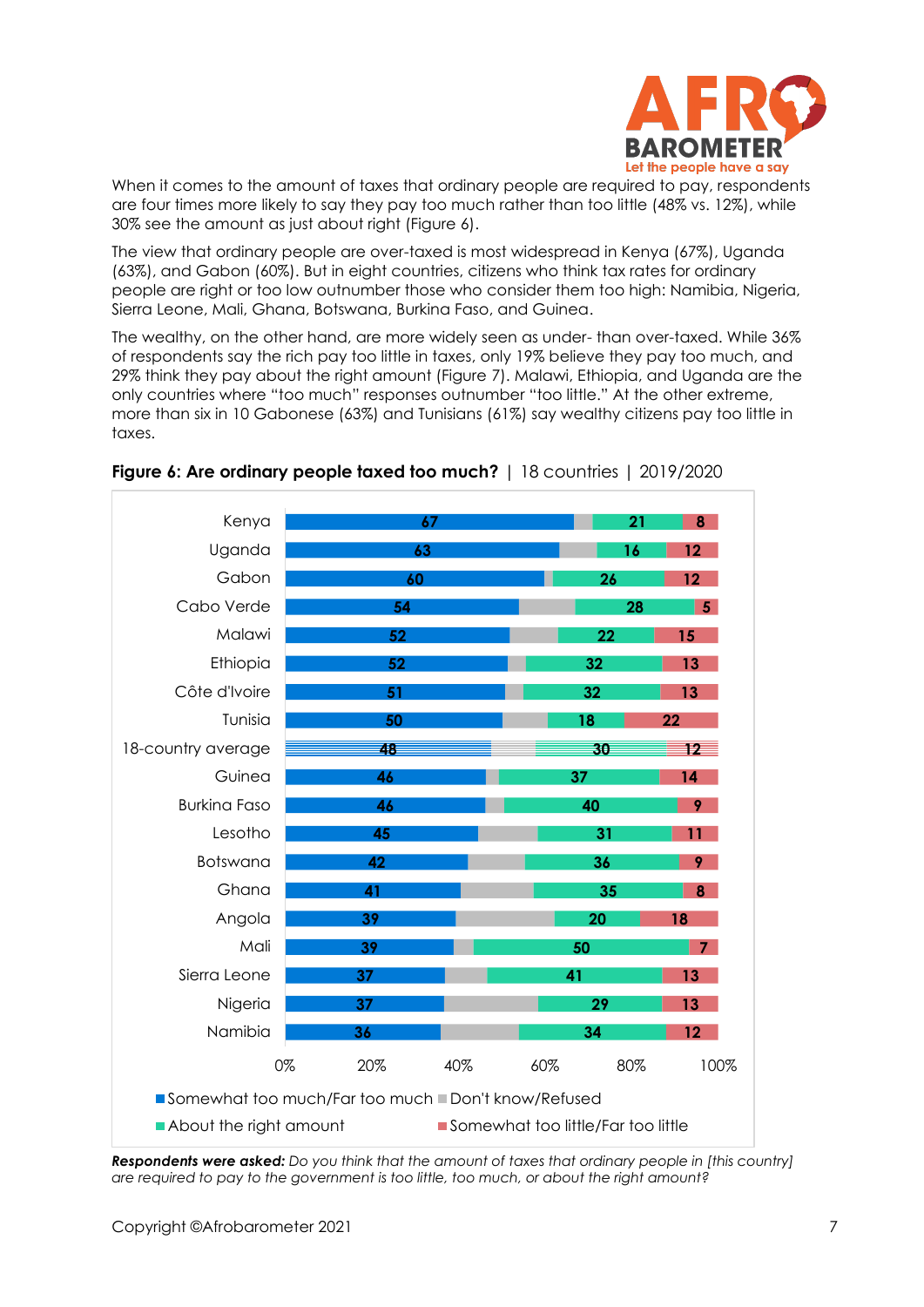



## **Figure 7: Are rich people taxed too much?** | 18 countries | 2019/2020

*Respondents were asked: Do you think that the amount of taxes that rich people in [this country] are required to pay to the government is too little, too much, or about the right amount?*

## **Taxes and government accountability**

Citizens' willingness to pay taxes may depend in part on what use they think will be made of their money (D'Arcy, 2011; Ali, Fjeldstad, & Sjursen, 2014; Isbell, 2016). On average across 18 countries, only half (49%) of Africans believe that their governments use tax revenues for the well-being of their citizens, while 36% say they do not and 14% take no position, saying they "don't know" or refusing to answer the question.

Burkinabè (71%) and Malawians (70%) are relatively strong in their faith in the government's use of tax revenues. But only one-third of citizens share this view in Nigeria (34%) and Angola (34%) (Figure 8).

In line with some doubts about the government's use of their tax monies, two-thirds (67%) of Africans say that Parliament should ensure that the president gives a regular accounting of how tax revenues are spent (Figure 9). Cabo Verdeans feel particularly strongly about this requirement (82%). Only Tunisia (49%) and Angola (46%) fall short of majority agreement.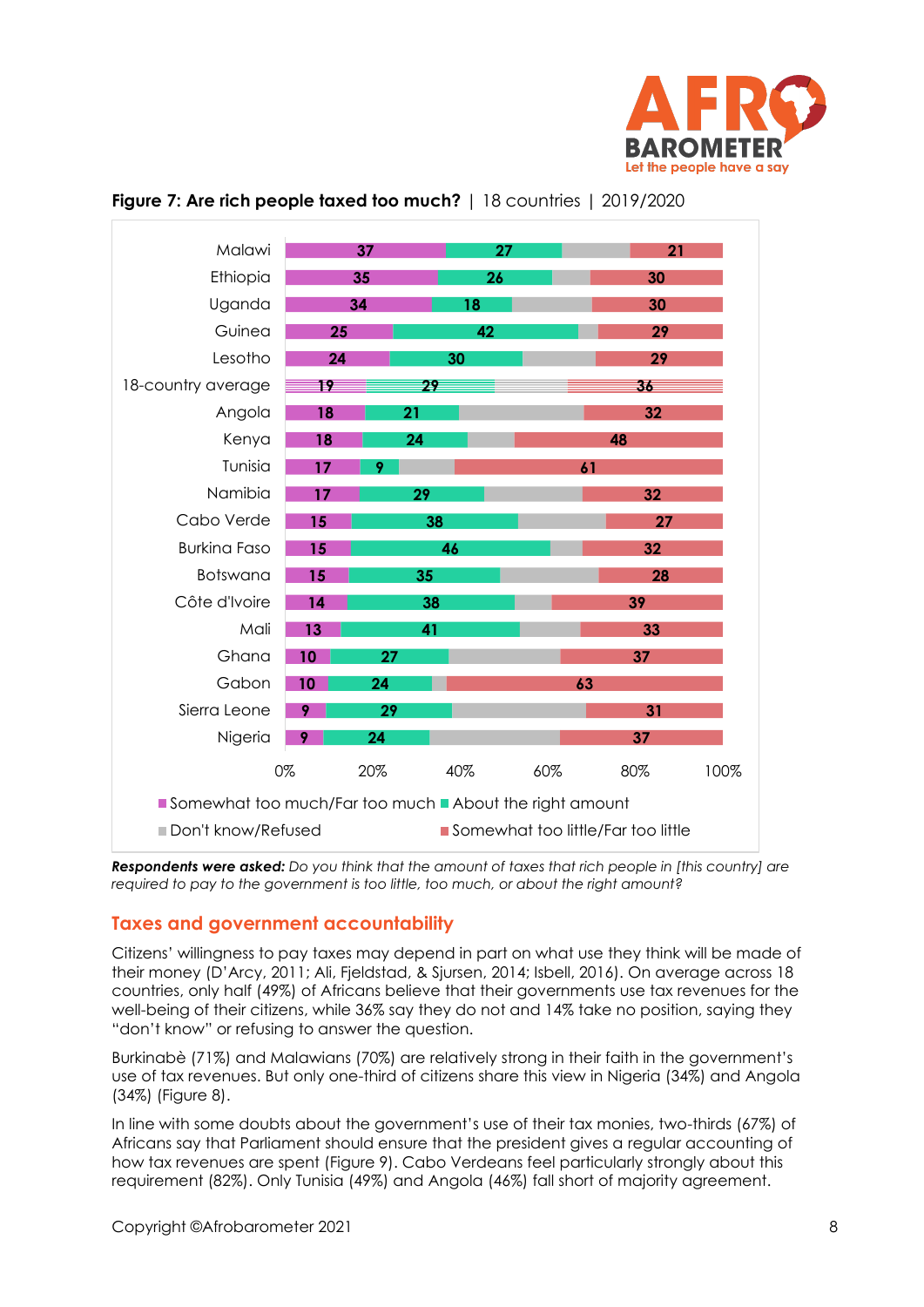



*Respondents were asked: Do you agree or disagree with the following statement: The government usually* 





*uses the tax revenues it collects for the well-being of citizens? (% who "agree" or "strongly agree")*

*Respondents were asked: Which of the following statements is closest to your view? Statement 1: Parliament should ensure that the president explains to it on a regular basis how his government spends taxpayers' money.* 

*Statement 2: The president should be able to devote his full attention to developing the country rather than wasting time justifying his actions.*

*(% who "agree" or "agree very strongly" with each statement)*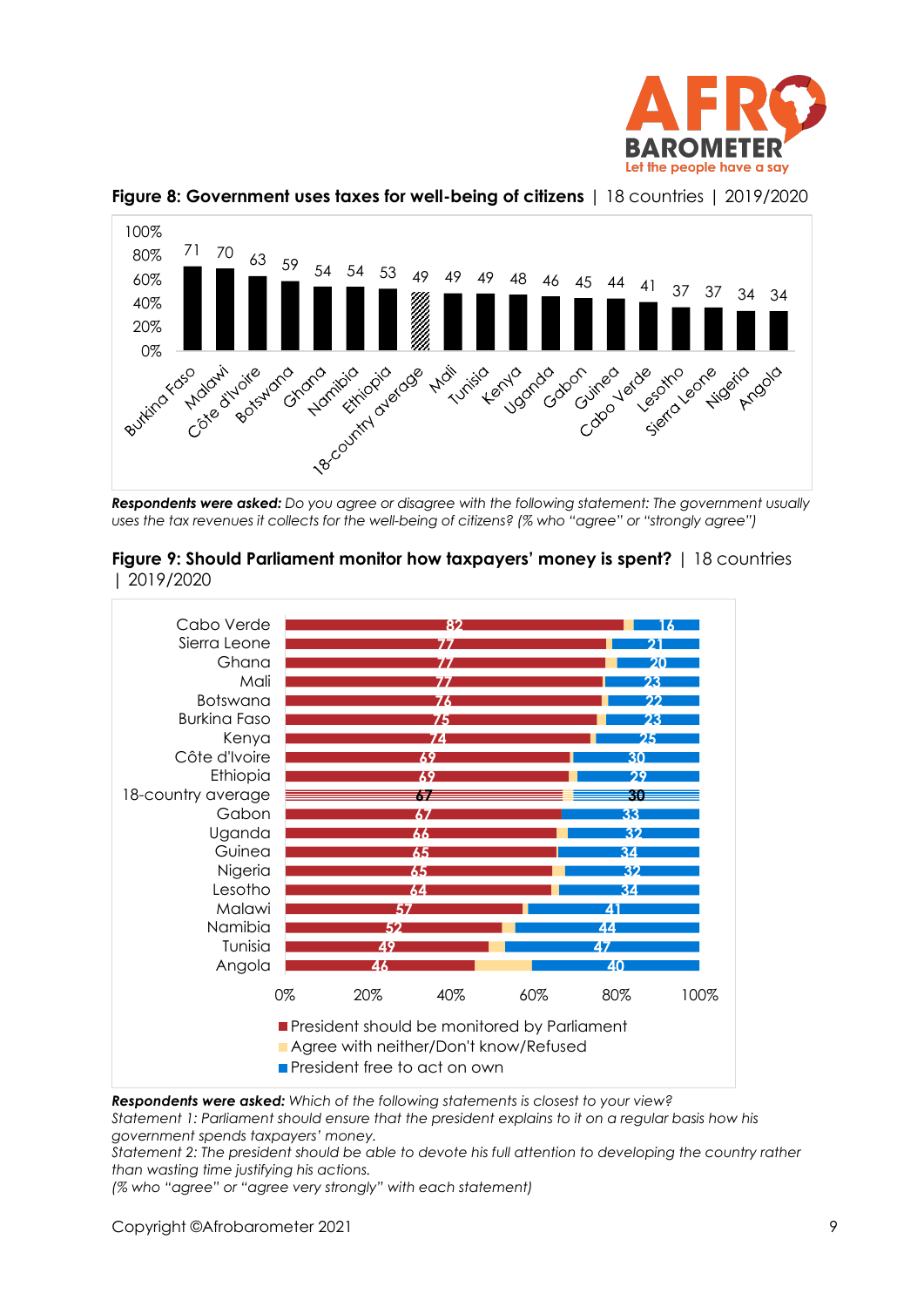

While most citizens want an accounting of how tax revenues are used, they are sharply divided in their willingness to pay higher taxes in exchange for better government services. Half (49%) would endorse such a trade-off, but almost as many (42%) would oppose it.

Malians and Ethiopians lean most strongly in favor of higher taxes with better services (65% and 63%, respectively), and supporters outnumber opponents in 13 of the 18 countries. But most countries record substantial disagreement on this question (Figure 10). Tunisia, which ranked highest in support for taxing the rich at higher rates to help the poor (91%, Figure 4), records the lowest level of support for increasing taxes in exchange for better services (39%).

Support for higher taxes with better services is stronger among younger respondents (54% of those aged 18-25) than among their elders (42% among those aged 66 or above) (Figure 11). Views differ little by respondents' gender and employment status.

**Figure 10: Higher taxes with more services vs. lower taxes with fewer services** 



| 18 countries | 2019/2020

*Respondents were asked: Which of the following statements is closest to your view?* 

*Statement 1: It is better to pay higher taxes if it means that there will be more services provided by government.*

*Statement 2: It is better to pay lower taxes, even if it means there will be fewer services provided by government.*

*(% who "agree" or "agree very strongly" with each statement)*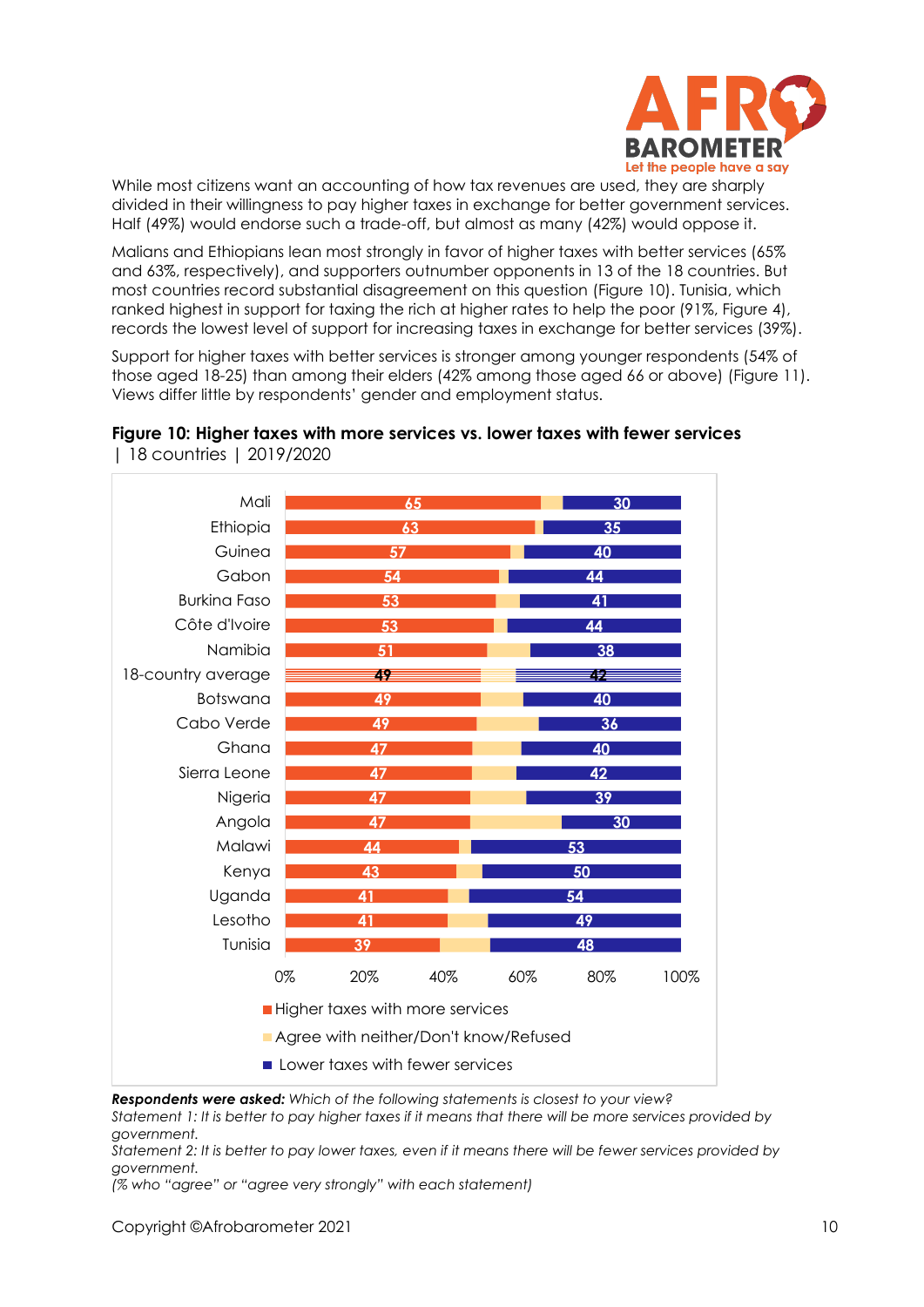

# **Figure 11: Prefer higher taxes with more government services** | by socio-

demographic group | 18 countries | 2019/2020



*Respondents were asked: Which of the following statements is closest to your view?* 

*Statement 1: It is better to pay higher taxes if it means that there will be more services provided by government.*

*Statement 2: It is better to pay lower taxes, even if it means there will be fewer services provided by government.*

*(% who "agree" or "agree very strongly" with Statement 1)*

However, a majority (57%) of respondents would favor higher taxes to support programs to help young people, especially job creation (Asiamah, Sambou, & Bhoojedhur, 2021), while only about one-third (34%) would be opposed (Figure 12).



#### **Figure 12: Pay more taxes to support youth programs?** | 18 countries | 2019/2020

*Respondents were asked: If the government decided to make people pay more taxes in order to support programs to help young people, would you support this decision or oppose it?*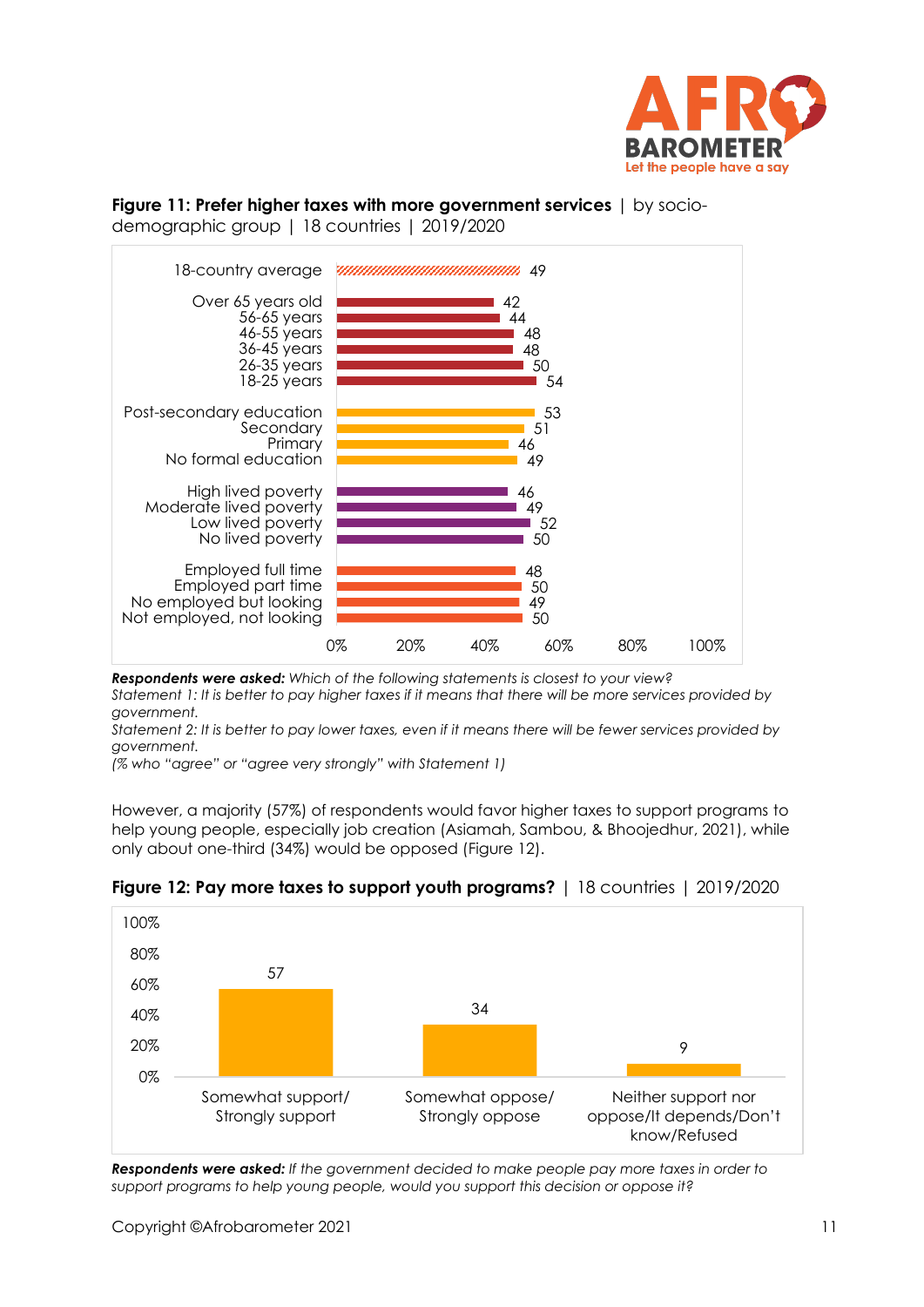

Almost two-thirds (64%) would be willing to pay higher taxes as a way to finance their country's development without relying on loans from foreign countries and institutions. Only two countries – Cabo Verde and Ethiopia – record stronger support for foreign loans than for using domestic resources, including higher taxes, in order to fuel national development (Figure 13).





*Respondents were asked: Which of the following statements is closest to your view?* 

*Statement 1: It is important that as an independent nation, we finance development from our own resources, even if it means paying more taxes.*

*Statement 2: We should use external loans for the development of the country, even if it increases our indebtedness to foreign countries and institutions.*

*(% who "agree" or "agree very strongly" with each statement)*

#### **Experiences with taxes**

Despite widespread support for taxation, and in some cases even for raising taxes, citizens report a variety of experiences that present challenges to efficient tax administration, including tax avoidance, difficulty finding out what taxes to pay and what use is made of tax revenues, and perceived corruption among tax officials.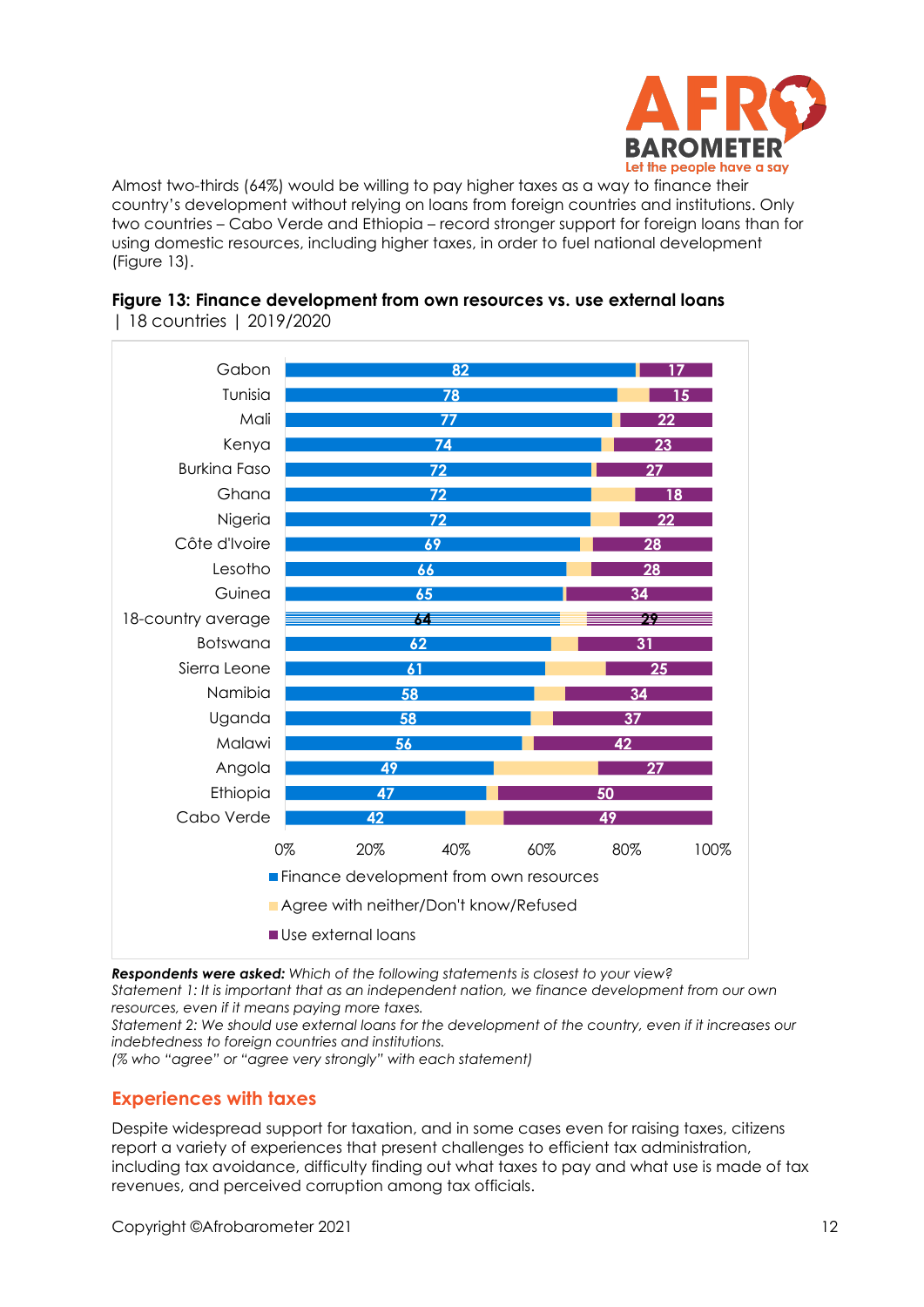

On average across 18 countries, fully half (51%) of Africans say that people in their country "often" or "always" avoid paying taxes they owe. Only 39% say this "rarely" or "never" happens (Figure 14).

Ethiopia is an outlier: 81% of respondents say people rarely/never avoid their taxes. Majorities say the same thing in Uganda (57%), Guinea (56%), Malawi (55%), and Mali (52%).

But large majorities say tax avoidance is common in Côte d'Ivoire (74%), Tunisia (74%), Ghana (72%), Gabon (65%), and Sierra Leone (65%).





*Respondents were asked: In your opinion, how often, in this country, do people avoid paying the taxes that they owe the government?*

Perceived tax avoidance has skyrocketed over the past decade. On average across 15 countries surveyed regularly since 2011/2013, the proportion of respondents who say that people "often" or "always" avoid paying their taxes has increased by 20 percentage points, from 32% to 52%. This includes surges of 42 points in Ghana, 33 points in Kenya, and 32 points in Botswana. This perception grew by double digits in all surveyed countries except Cabo Verde (+6 points) (Figure 15).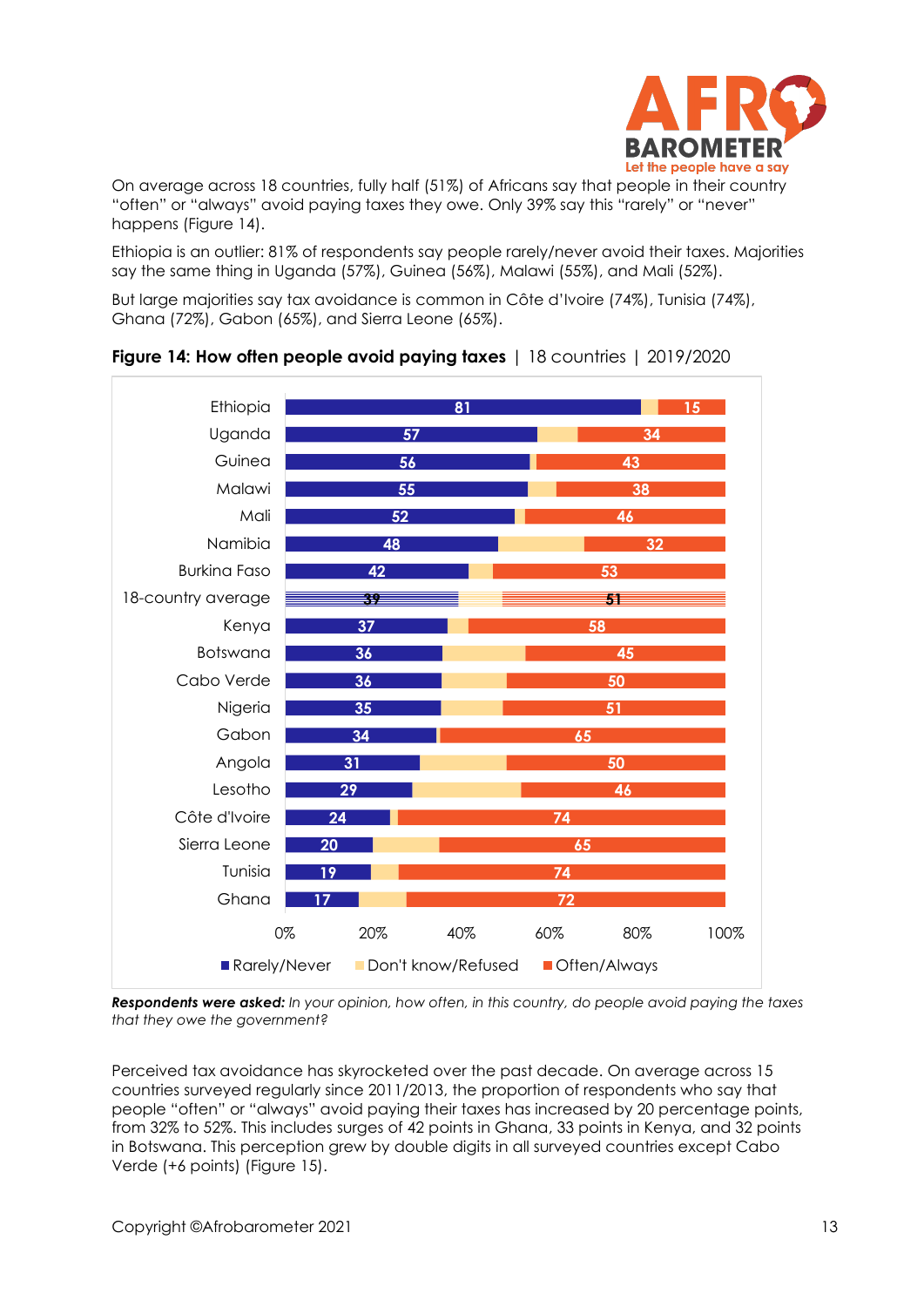



**Figure 15: Change in tax avoidance |** 15 countries | 2011-2020

At least some non-payers may have an excuse: More than six in 10 respondents (62%) say it's "difficult" or "very difficult" to find out what taxes or fees they are supposed to pay. Only 28% say this information is easy to obtain. Guineans (86%) and Malawians (85%) are particularly likely to report difficulties, but only one surveyed country, Mali, records (slightly) more citizens who find it easy than find it hard (49% vs. 46%) to determine what they owe (Figure 16).

An even larger majority (77%) say that it's "difficult" or "very difficult" to find out how the government uses its tax revenues. Only 14% say this information is easy to obtain. Here, too, Guinea (93%) and Malawi (88%) rank near the top, joined by Gabon (91%) and Kenya (89%). Angolans (54%) are least likely to report difficulties (though only 19% say it's easy, while 27% say they "don't know" or refused to answer the question).

Perceptions that it's difficult to find out what taxes or fees to pay have changed considerably over time, though the average across 14 countries since 2011/2013 has moved little (+2 percentage points). We see the greatest improvement in Sierra Leone, where the share of respondents who report difficulties declined by 23 percentage points. Côte d'Ivoire (+17 points) and Lesotho (+15 points) top the list of seven countries where more citizens say this information is difficult to obtain (Figure 17).

Poor citizens are considerably more likely to say it's difficult to find out what taxes and fees they must pay (69%) than are those who are economically better off (51% of those experiencing no lived poverty). But citizens with post-secondary education (60%) are about as likely as those with no formal education (58%) to find it difficult to obtain this information (Figure 18).

*Figure shows the change, in percentage points, between surveys in 2011/2013 and 2019/2020 in the proportions of respondents who say that people "often" or "always" avoid paying taxes.*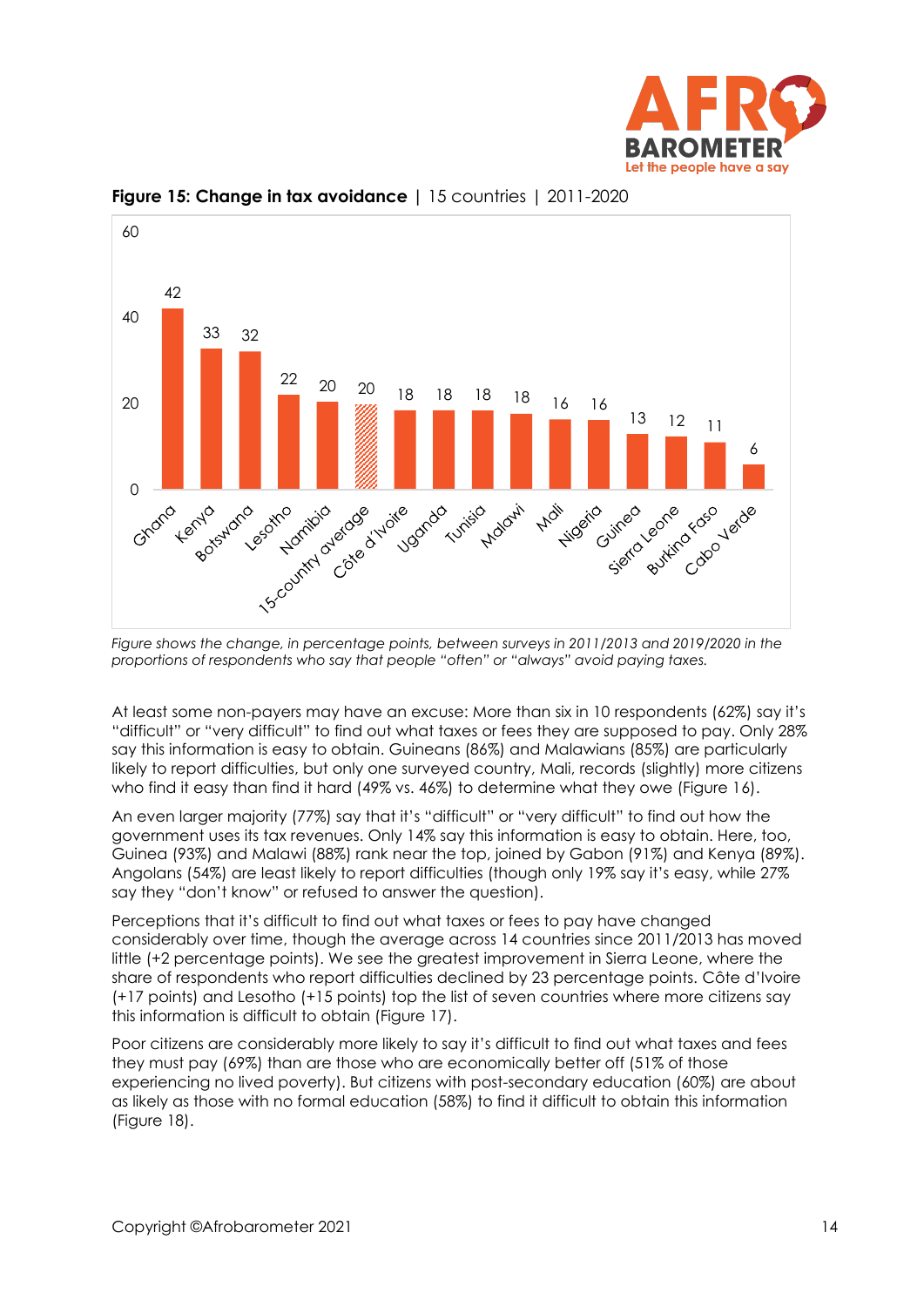





*Respondents were asked: Based on your experience, how easy or difficult is it: To find out what taxes and fees you are supposed to pay to the government? To find out how government uses the revenues from people's taxes and fees? (% who say "difficult" or "very difficult")*





*Figure shows the change, in percentage points, between surveys in 2011/2013 and 2019/2020 in the proportions of respondents who say that it is "difficult" or "very difficult" to find out what taxes and fees they are supposed to pay. \*This question was not asked in Tunisia in 2011/2013.*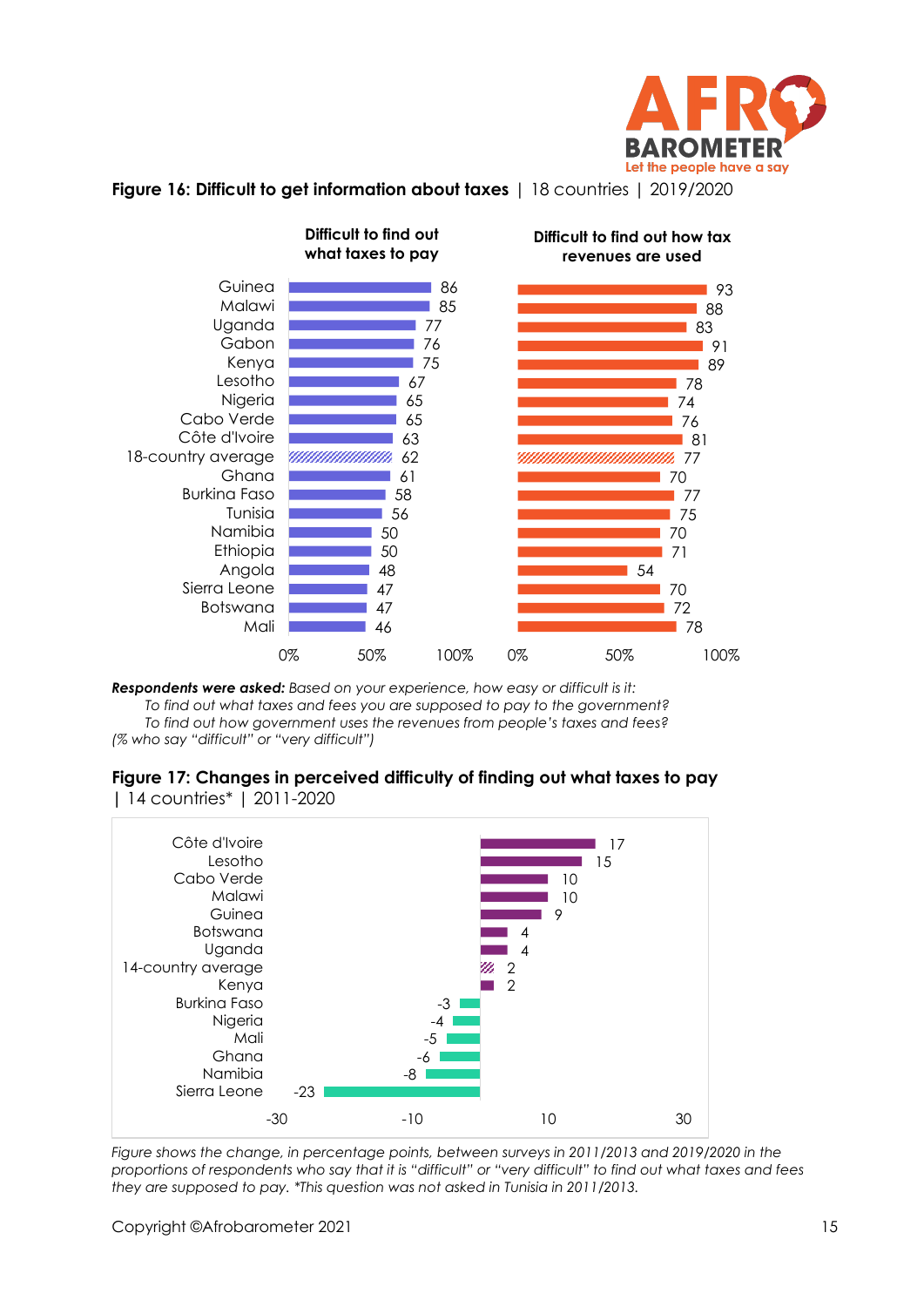

# **Figure 18: Difficult to find out what taxes or fees to pay** | by socio-demographic group | 18 countries | 2019/2020



*Respondents were asked: Based on your experience, how easy or difficult is it, to find out what taxes and fees you are supposed to pay to the government? (% who say "difficult" or "very difficult")*

In addition to a lack of information about which taxes they owe and how the government uses its revenues, tax compliance may be undermined by public perceptions that tax officials are corrupt and untrustworthy.

More than one-third (35%) of respondents say that "most" or "all" tax officials are engaged in corruption, in addition to 43% who see "some" tax officials that way. Perceptions of corruption in the tax office are especially high in Gabon (55% most/all), Mali (50%), and Guinea (50%). At the other extreme, fewer than one in five citizens see widespread corruption in the tax office in Cabo Verde (13%) and Botswana (18%) (Figure 19).

Moreover, only four in 10 Africans (39%) say they trust the tax or revenue office "somewhat" or "a lot," while more than half (53%) profess "just a little" or no trust at all. Botswana is the only surveyed country where a majority (57%) say they trust the tax office. Fewer than one in four citizens consider the tax office trustworthy in Gabon (23%) and Nigeria (24%).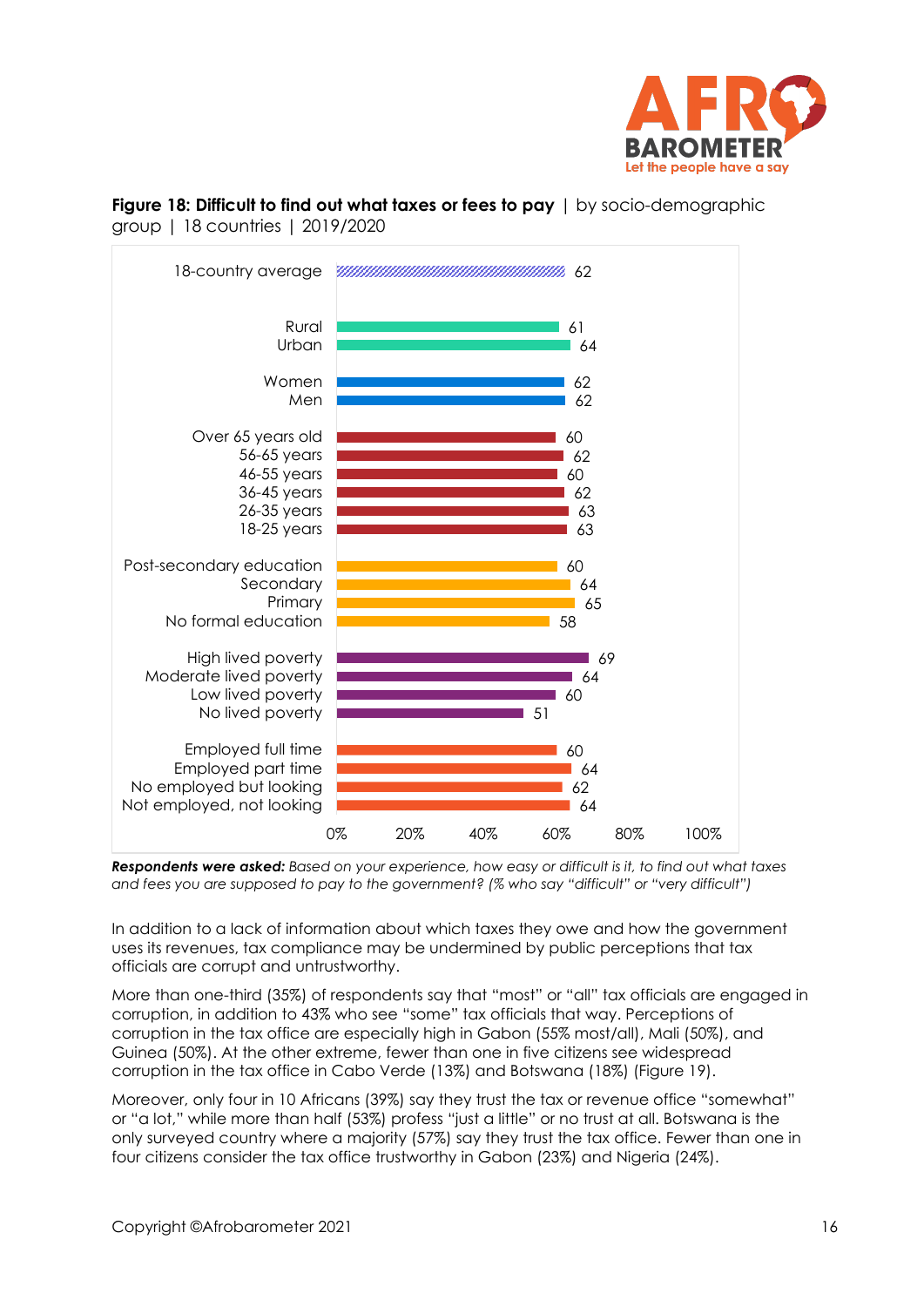





#### *Respondents were asked:*

*How many of the following people do you think are involved in corruption, or haven't you heard enough about them to say: Tax officials?*

*How much do you trust each of the following, or haven't you heard enough about them to say: The tax/revenue office?*

Over the past decade, perceptions of corruption among tax officials have become significantly less prevalent in Nigeria (-23 percentage points) and Sierra Leone (-22 points). But they have worsened in Guinea (+14 points), Tunisia (+8 points), Côte d'Ivoire (+8 points), Malawi (+7 points), Mali (+6 points), Botswana (+5 points), and Burkina Faso (+3 points) (Figure 20).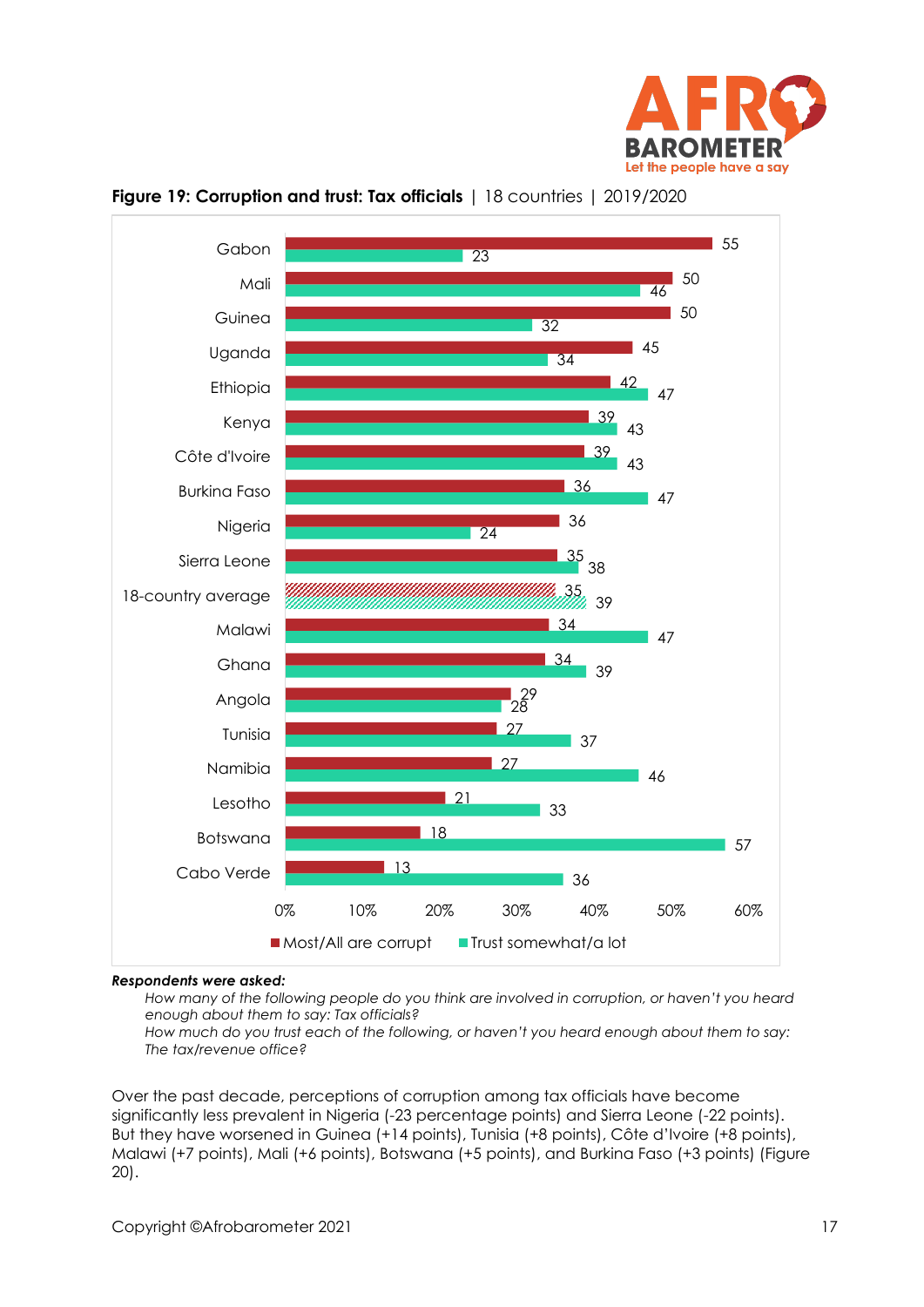



## **Figure 20: Changes in perceived corruption among tax officials |** 15 countries | 2011-2020

*Figure shows the change, in percentage points, between surveys in 2011/2013 and 2019/2020 in the proportions of respondents who say that "most" or "all" tax officials are corrupt.*

## **Conclusion**

While Africans who affirm the state's right to collect taxes far outnumber those who don't, perceptions of taxation as legitimate have weakened over the past decade. At the same time, more and more Africans believe that their fellow citizens routinely avoid paying their taxes.

Successful tax administration faces a variety of challenges across the continent. Africans tend to think that ordinary people pay too much in taxes, and rich people – who they think ought to pay more in order to help the poor – pay too little. And only half of citizens believe that their governments use tax revenues for the public's well-being.

While a majority would endorse paying higher taxes to support young people and national development, tax avoidance is perceived as widespread, and most citizens say it is difficult to get information about what taxes they owe and how the government uses tax revenues. Moreover, substantial shares of the population see tax officials as corrupt and untrustworthy.

In line with earlier findings linking the legitimacy of taxation with perceptions of government service delivery (Ali, Fjeldstad, & Sjursen, 2014; Isbell, 2017), these views may well affect how strongly the public stands behind – and complies with – the government's right to collect taxes. For example, people who perceive most tax officials as corrupt and untrustworthy are less likely to see taxation as legitimate (Figure 21). The same is true of those who mistrust the ruling political party, and perhaps by extension its agenda funded by tax monies.

Perhaps most tellingly, support for the government's right to collect taxes is 10 percentage points higher if people think that tax revenues are being used to benefit the citizenry.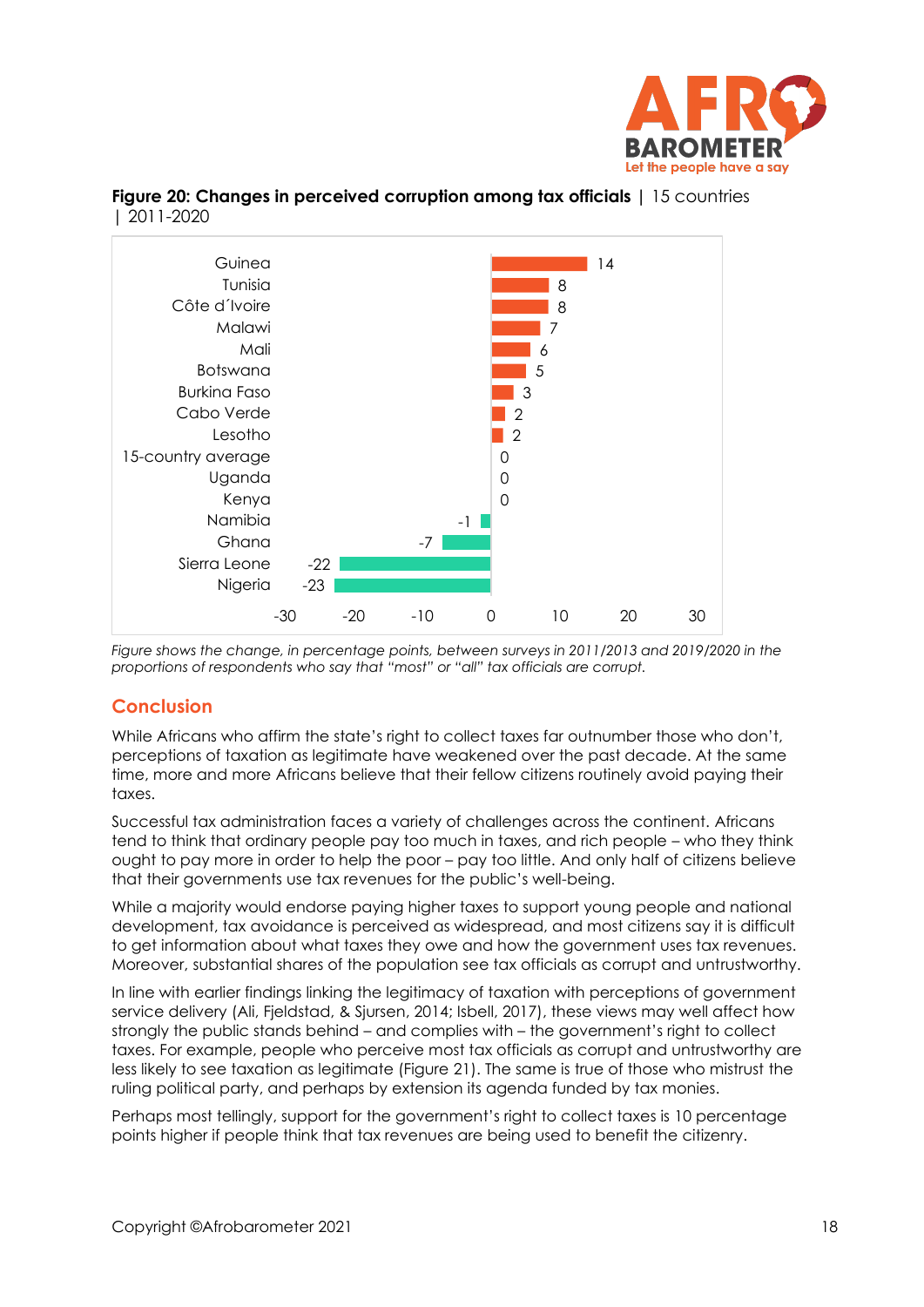

#### **Figure 21: Legitimacy of taxation, by views on tax office, ruling party, and government use of revenues** | 18 countries | 2019/2020



#### *Respondents were asked:*

*How many of the following people do you think are involved in corruption, or haven't you heard enough about them to say: Tax officials?*

*How much do you trust each of the following, or haven't you heard enough about them to say: The tax/revenue office?*

*How much do you trust each of the following, or haven't you heard enough about them to say: The ruling party?*

*Do you agree or disagree with the following statement: The government usually uses the tax revenues it collects for the well-being of citizens?*

*Please tell me whether you disagree or agree: The tax authorities always have the right to make people pay taxes.*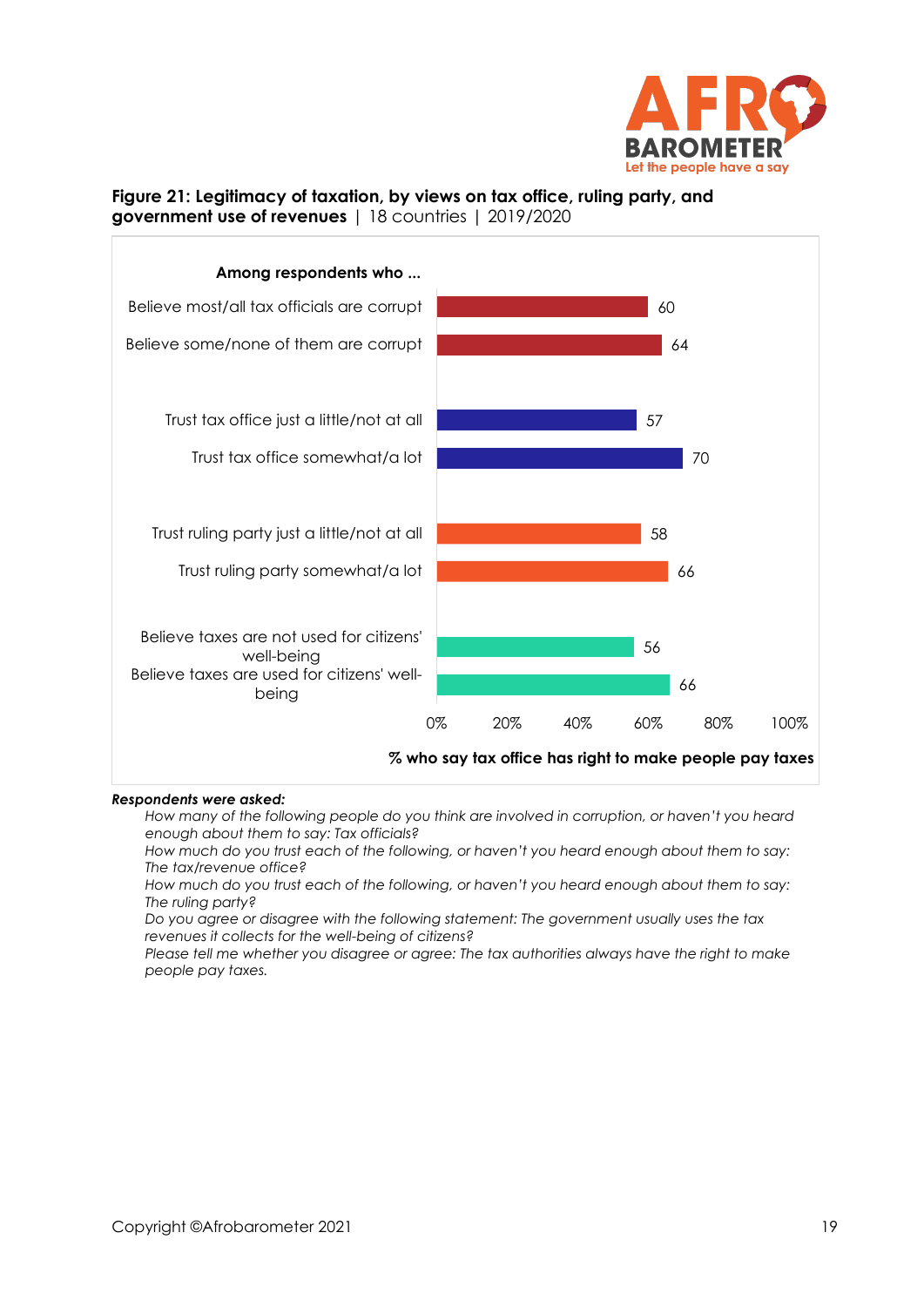

#### **References**

- African Tax Administration Forum. (2020). [Domestic resource mobilization](https://events.ataftax.org/index.php?page=documents&func=view&document_id=61&token=dd41867185848dba5ecb4a3783851692&thankyou) (digital services taxation [in Africa\).](https://events.ataftax.org/index.php?page=documents&func=view&document_id=61&token=dd41867185848dba5ecb4a3783851692&thankyou) Policy brief.
- Ali, M., Fjeldstad, O. H., & Sjursen, I. H. (2014). [To pay or not to pay? Citizens' attitudes toward](https://www.cmi.no/publications/5198-to-pay-or-not-to-pay)  [taxation in Kenya, Tanzania, Uganda, and South Africa.](https://www.cmi.no/publications/5198-to-pay-or-not-to-pay) *World Development, 64*, 828-842.
- Asiamah, G., Sambou, O. D., & Bhoojedhur, S. (2021). [Africans say governments aren't doing enough](https://afrobarometer.org/sites/default/files/publications/Dispatches/ad418-african_publics_say_governments_must_address_needs_of_youth-afrobarometer_dispatch-11jan21.pdf)  [to help youth.](https://afrobarometer.org/sites/default/files/publications/Dispatches/ad418-african_publics_say_governments_must_address_needs_of_youth-afrobarometer_dispatch-11jan21.pdf) Afrobarometer Dispatch No. 418.
- Coulibaly, B. S., & Gandhi, D. (2018). [Mobilization of tax revenues in Africa:](https://www.brookings.edu/research/mobilization-of-tax-revenues-in-africa/) State of play and policy [options.](https://www.brookings.edu/research/mobilization-of-tax-revenues-in-africa/) Africa Growth Initiative at Brookings. Policy Brief 148.
- D'Arcy, M. (2011)[. Why do citizens assent to pay tax? Legitimacy, taxation and the African state.](https://afrobarometer.org/sites/default/files/publications/Working%20paper/AfropaperNo126.pdf) Afrobarometer Working Paper No. 126.
- Di John, J. (2006). [The political economy of taxation and tax reform in developing countries.](https://www.wider.unu.edu/publication/political-economy-taxation-and-tax-reform-developing-countries) WIDER Working Paper No. 2006/74.
- Drummond, M. P., Daal, M. W., Srivastava, M. N., & Oliveira, M. L. E. (2012)[. Mobilizing revenue in](https://www.imf.org/en/Publications/WP/Issues/2016/12/31/Mobilizing-Revenue-in-Sub-Saharan-Africa-Empirical-Norms-and-Key-Determinants-25882)  [sub-Saharan Africa: Empirical](https://www.imf.org/en/Publications/WP/Issues/2016/12/31/Mobilizing-Revenue-in-Sub-Saharan-Africa-Empirical-Norms-and-Key-Determinants-25882) norms and key determinants. IMF Working Paper No. 12/108.
- Isbell, T. (2016)[. Are Africans willing to pay higher taxes or user fees for better health care?](https://afrobarometer.org/publications/pp37-are-africans-willing-pay-higher-taxes-or-user-fees-better-health-care) Afrobarometer Policy Paper No. 37.
- Isbell, T. (2017). Tax compliance: Africans affirm [civic duty but lack trust in tax department.](https://afrobarometer.org/publications/pp43-tax-compliance-africans-affirm-civic-duty-lack-trust-tax-department) Afrobarometer Policy Paper No. 43.
- Mansour, M., & Keen, M. (2009)[. Revenue mobilization in sub-Saharan Africa: Challenges from](https://www.imf.org/external/pubs/ft/wp/2009/wp09157.pdf)  [globalization.](https://www.imf.org/external/pubs/ft/wp/2009/wp09157.pdf) IMF Working Paper 09/157.
- Mattes, R. (2020). [Lived poverty on the rise: Decade of living-standard gains ends in Africa.](http://afrobarometer.org/publications/pp62-lived-poverty-rise-decade-living-standard-gains-ends-africa) Afrobarometer Policy Paper No. 62.
- Moore, M. (2004)[. Revenues, state formation, and the quality of governance in developing countries.](https://journals.sagepub.com/doi/10.1177/0192512104043018) *International Political Science Review, 25*, 297-319.
- Moore, M., Prichard, W., & Fjeldstad, O.H. (2018). *Taxing Africa: Coercion, reform and development*. Zed Books.
- OECD (Organisation for Economic Co-operation and Development). (2019). [Tax morale: What drives](https://doi.org/10.1787/f3d8ea10-en)  [people and businesses to pay taxes?](https://doi.org/10.1787/f3d8ea10-en)
- OECD/AUC/ATAF (Organisation for Economic Co-operation and Development/African Union Commission/African Tax Administration Forum). (2020). [Revenue statistics in Africa 2020.](https://www.keepeek.com/Digital-Asset-Management/oecd/taxation/revenue-statistics-in-africa-2020_14e1edb1-en-fr#page42)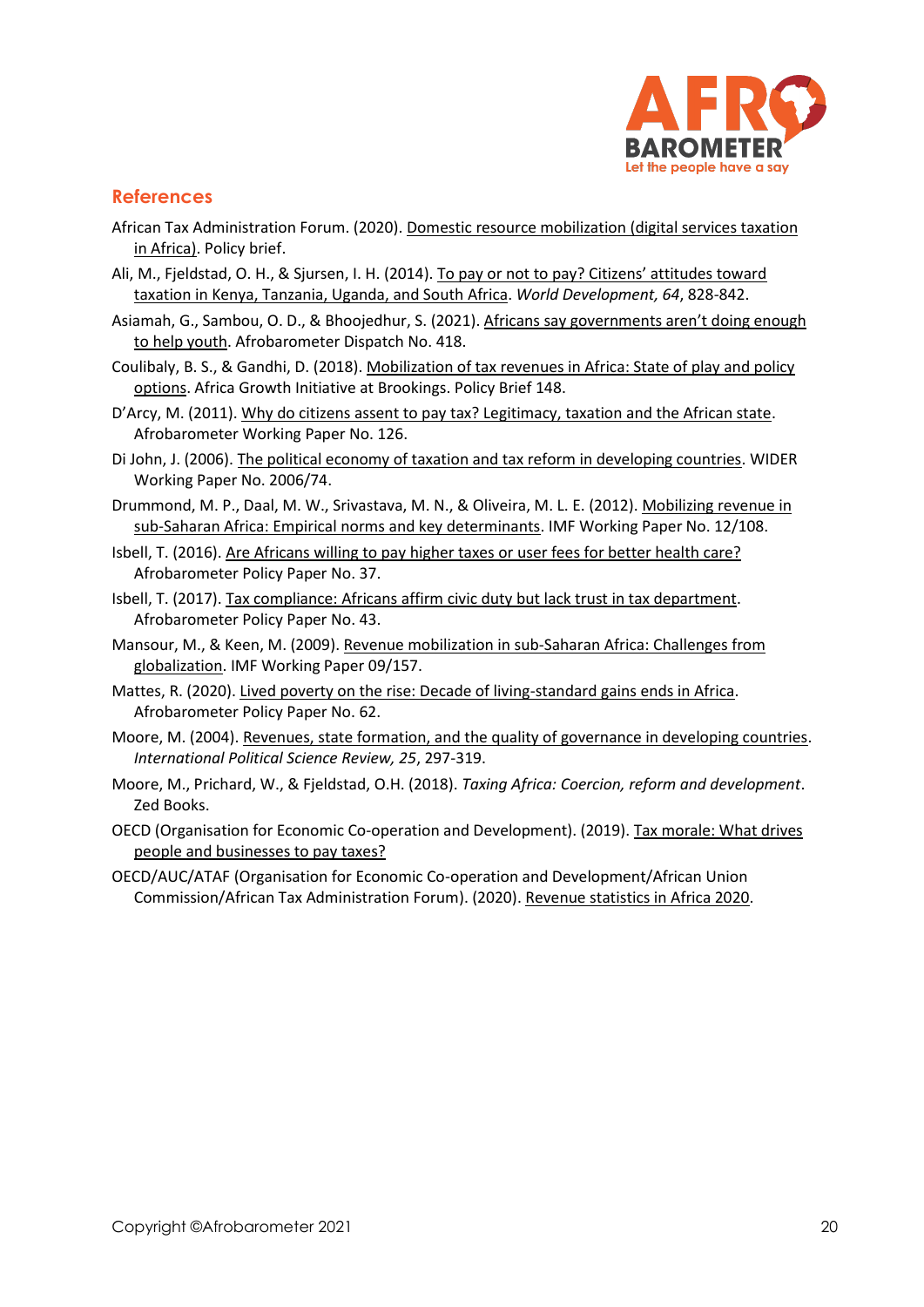

# **Appendix**

## **Table A.1: Afrobarometer Round 8 fieldwork dates and previous survey rounds**

| <b>Country</b>      | <b>Months when Round 8</b><br>fieldwork was conducted | <b>Previous survey rounds</b>            |
|---------------------|-------------------------------------------------------|------------------------------------------|
| Angola              | Nov-Dec 2019                                          | N/A                                      |
| <b>Botswana</b>     | July-Aug 2019                                         | 1999, 2003, 2005, 2008, 2012, 2014, 2017 |
| <b>Burkina Faso</b> | Dec 2019                                              | 2008, 2012, 2015, 2-17                   |
| <b>Cabo Verde</b>   | Dec 2019                                              | 2002, 2005, 2008, 2011, 2014, 2017       |
| Côte d'Ivoire       | Nov 2019                                              | 2013, 2014, 2017                         |
| <b>Ethiopia</b>     | Dec 2019-Jan 2020                                     | 2013                                     |
| Gabon               | Feb 2020                                              | 2015, 2017                               |
| Ghana               | Sept-Oct 2019                                         | 1999, 2002, 2005, 2008, 2012, 2014, 2017 |
| Guinea              | <b>Nov-Dec 2019</b>                                   | 2013, 2015, 2017                         |
| <b>Kenya</b>        | Aug-Sept 2019                                         | 2003, 2005, 2008, 2011, 2014, 2016       |
| Lesotho             | Feb-March 2020                                        | 2000, 2003, 2005, 2008, 2012, 2014, 2017 |
| <b>Malawi</b>       | <b>Nov-Dec 2019</b>                                   | 1999, 2003, 2005, 2008, 2012, 2014, 2017 |
| Mali                | March-April 2020                                      | 2001, 2002, 2005, 2008, 2013, 2014, 2017 |
| <b>Namibia</b>      | Aug 2019                                              | 1999, 2003, 2006, 2008, 2012, 2014, 2017 |
| <b>Nigeria</b>      | Jan-Feb 2020                                          | 2000, 2003, 2005, 2008, 2013, 2015, 2017 |
| <b>Sierra Leone</b> | <b>March 2020</b>                                     | 2012, 2015, 2018                         |
| <b>Tunisia</b>      | Feb-March 2020                                        | 2013, 2015, 2018                         |
| <b>Uganda</b>       | Sept-Oct 2019                                         | 2000, 2002, 2005, 2008, 2012, 2015, 2017 |